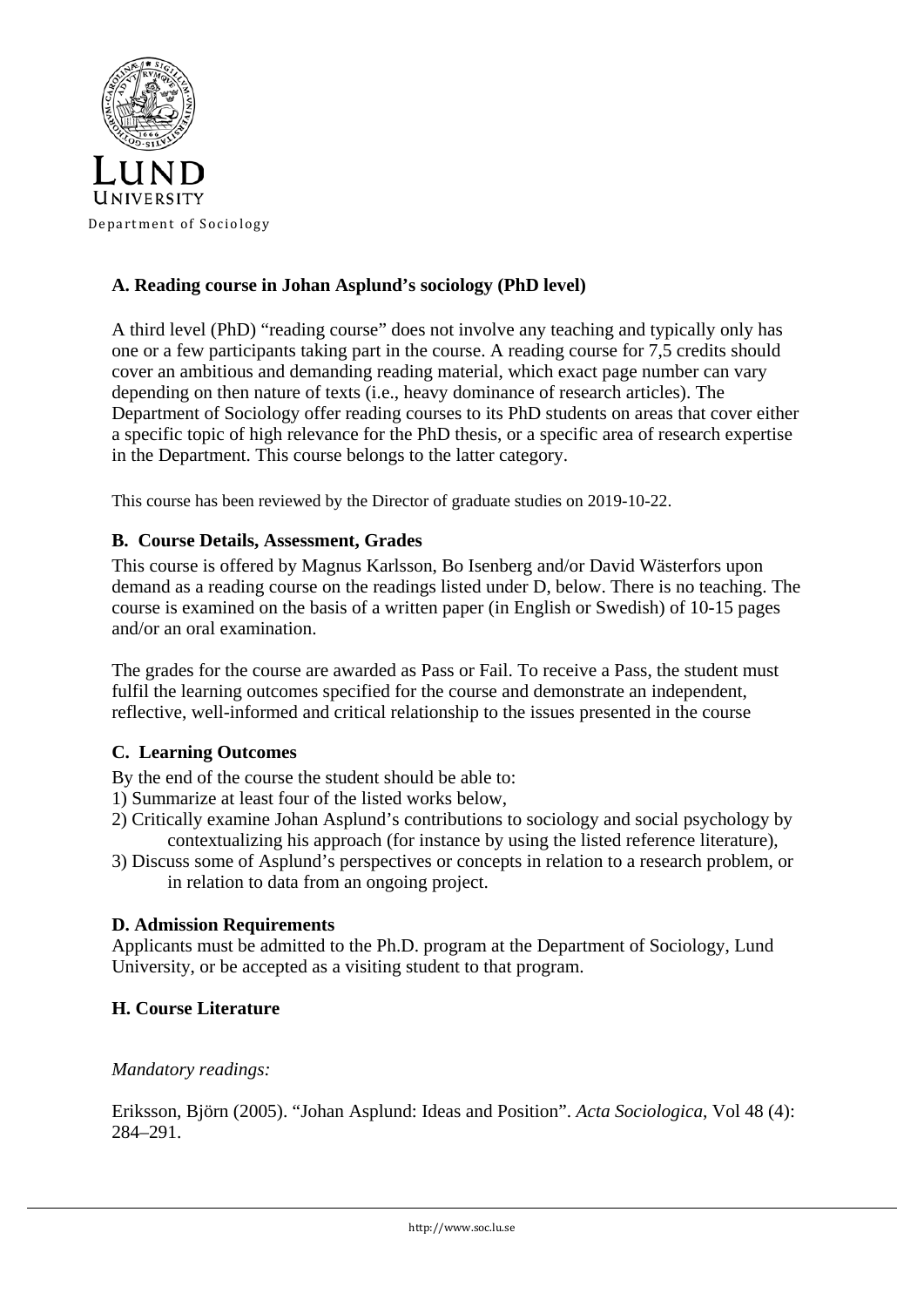*Elective readings (choose at least four works):*

Asplund, Johan (1967). *Om mättnadsprocesser*. Uppsala: Argos.

Asplund, Johan (1968). *Sociala egenskapsrymder. En introduktion i formaliseringsteknik för sociologer*. Uppsala: Argos.

Asplund, Johan (1971). *Om attitydbegreppets teoretiska status*. Forskningsrapport Sociologiska institutionen, Göteborgs universitet.

Asplund, Johan (1971). *En mycket fri tolkning av några teser i George Lukács´ Historia och klassmedvetande*. Forskningsrapport Sociologiska institutionen, Göteborgs universitet.

Asplund, Johan (1973). *Inledning till strukturalismen*. Stockholm: Almqvist & Wiksell.

Asplund, Johan (1979). *Teorier om framtiden*. Stockholm: Liber.

Asplund, Johan (1980). *Socialpsykologiska studier*. Stockholm: AWE/Geber.

Asplund, Johan (1983). *Om undran inför samhället*. Uppsala: Argos.

Asplund, Johan (1983). *Tid, rum, individ och kollektiv*. Stockholm: Liber.

Asplund, Johan, (1987). *Det sociala livets elementära former*. Göteborg: Korpen.

Asplund, Johan (1987). *Om hälsningsceremonier, mikromakt och asocial pratsamhet*. Göteborg: Korpen.

Asplund, Johan (1989). *Rivaler och syndabockar*. Göteborg: Korpen.

Asplund, Johan (1991). *Essä om Gemeinschaft och Gesellschaft*. Göteborg: Korpen.

Asplund, Johan (1992). *Storstäderna och det forteanska livet*. Göteborg: Korpen.

Asplund, Johan (2002). *Genom huvudet. Problemlösningens socialpsykologi*. Göteborg: Korpen.

Asplund, Johan (2003). *Hur låter åskan? Förstudium till en vetenskapsteori*. Göteborg: Korpen.

Asplund, Johan (2004). *Angående Raymond Chandler*. Göteborg: Korpen.

Asplund, Johan (2006). *Munnens socialitet och andra essäer*. Göteborg: Korpen.